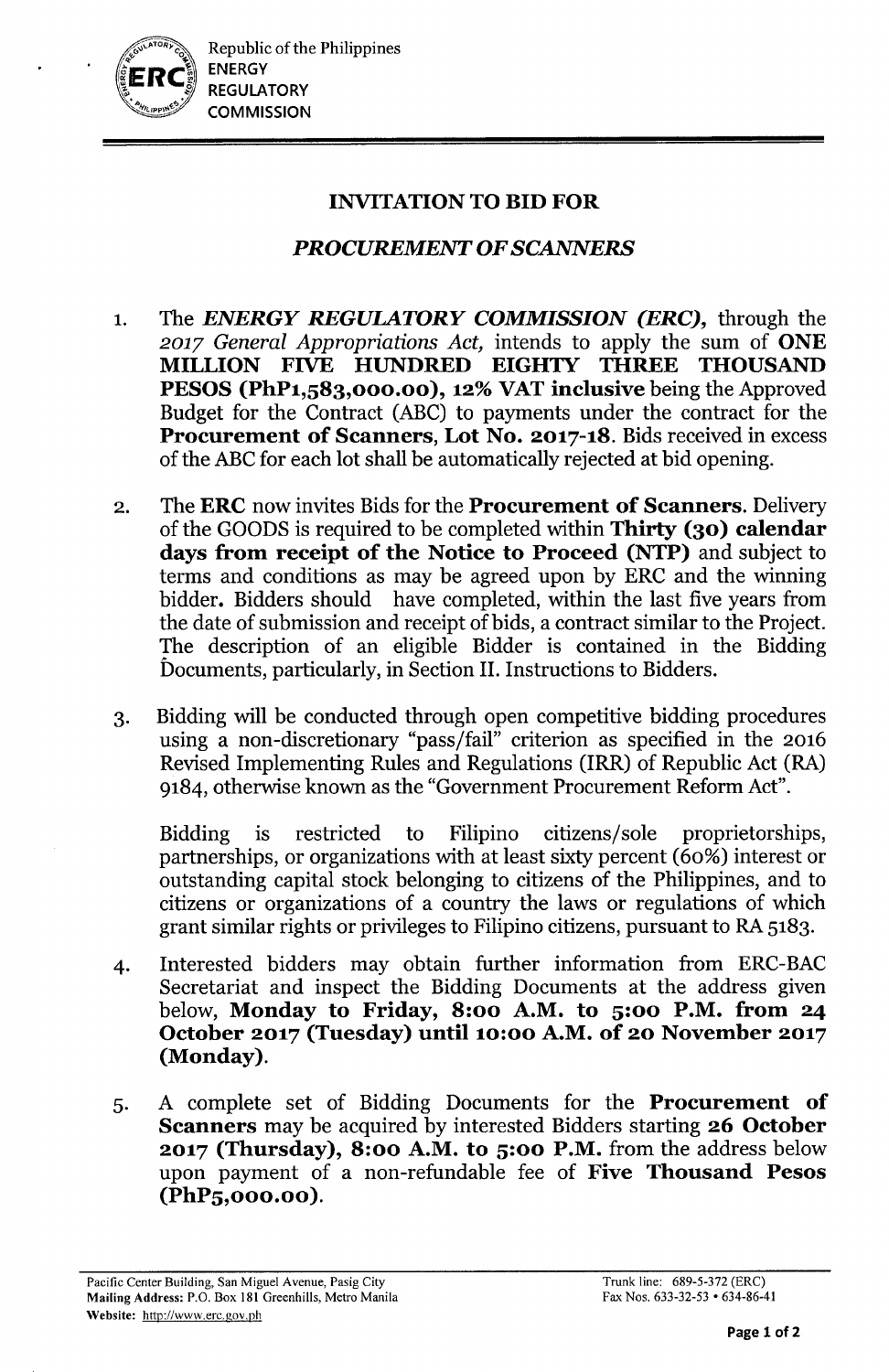It may also be downloaded free of charge from the website of the Philippine Government Electronic Procurement System (PhiIGEPS), provided that Bidders shall pay the applicable (non-refundable) fee for the Bidding Documents not later than the submission of their bids.

- 6. The ERC-BAC will hold the Pre-Bid Conference on 7 November 2017 (Tuesday), 10:00 A.M. at the Mezzanine Floor, Pacific Center Building, San Miguel Avenue, Pasig City, which shall be open to prospective bidders.
- 7. Bids must be duly received by the ERC-BAC Secretariat at the address below on or before 20 November 2017 (Monday) at 10:00 A.M. All Bids must be accompanied by a bid security in any of the acceptable forms and in the amount stated in ITB Clause 18.

Bid opening shall be on 20 November 2017 (Monday) at 10:30 A.M. at the Mezzanine Floor, Pacific Center Building, San Miguel Avenue, Pasig City. Bids will be opened in the presence of the bidders' representatives who choose to attend at the address below. Late bids shall not be accepted.

- 8. The ERC-BAC reserves the right to reject any and all bids, declare a failure of bidding, or not award the contract at any time prior to contract award in accordance with Section 41 of RA 9184 and its IRR, without thereby incurring any liability to the affected bidder or bidders.
- 9. Please see attached *Annex "A"* for the Specification.
- 10. For further information, please refer to: Ms. Cherry Lyn S. Gonzales **BAC Secretariat Chairperson** Mezzanine Floor, Pacific Center Building, San Miguel Avenue, Pasig City Tel No. 689-5365 [clsg@erc.gov.ph/procurement@erc.gov.ph](mailto:clsg@erc.gov.ph/procurement@erc.gov.ph)

19 October 2017, Pasig City.

 $n_{\rm{max}}$  Cap C. R

MARIA CORAZON C. GINES **EXAC Chairperson** 

,Cy\G/LLG/RG.MG/RRFM/SOM  $\delta$ 

Pacific Center Building, San Miguel Avenue, Pasig City Mailing Address: P.O. Box 181 Greenhills, Metro Manila Website: <http://www.erc.gov.ph>

Trunk line: 689-5-372 (ERC) Fax Nos. 633-32-53 • 634-86-41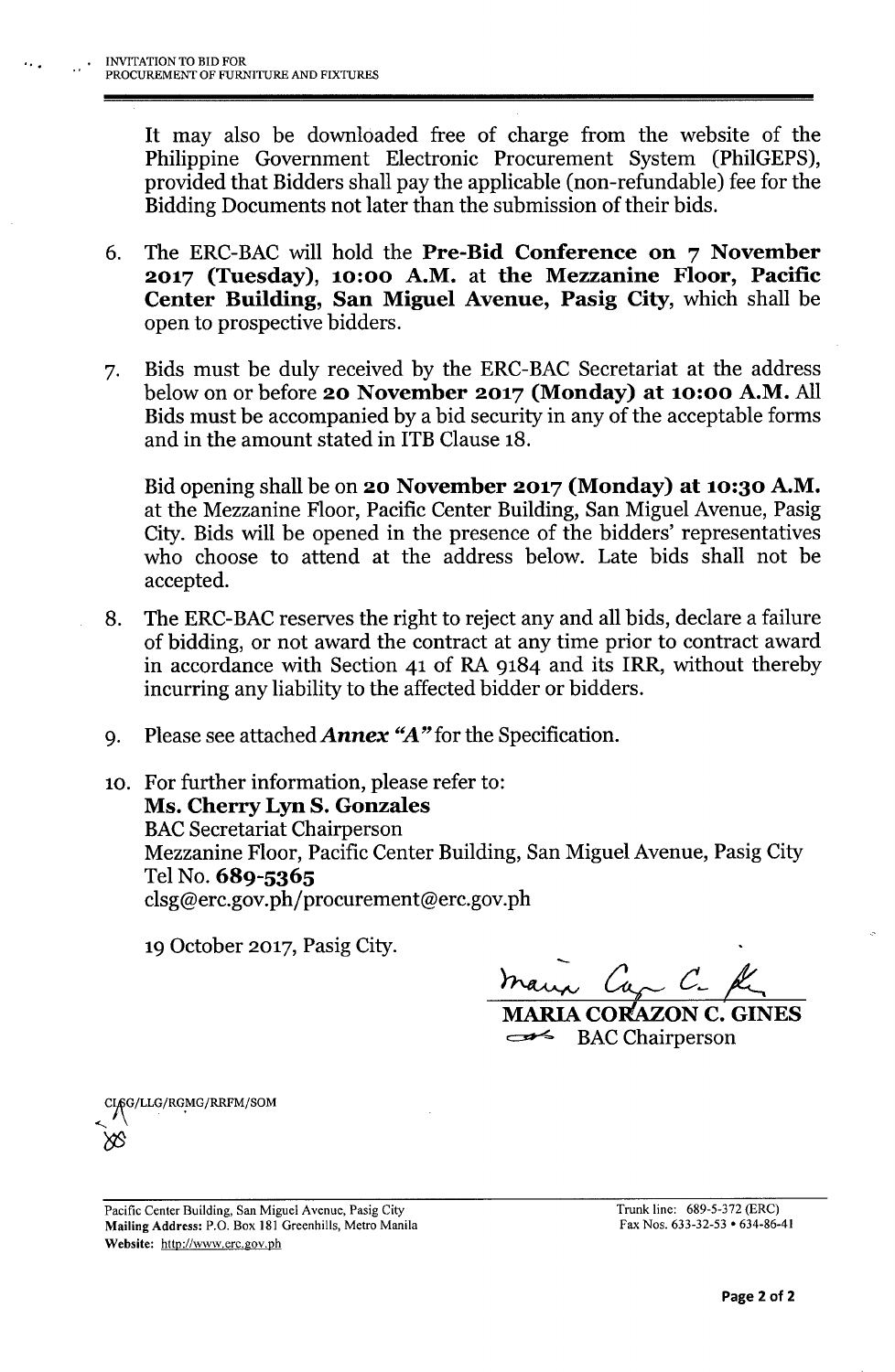#### PROCUREMENT OF SCANNERS (Lot No. 2017-18)

#### Specifications:

### $\div$  Four (4) units Heavy Duty Scanner with the following Specifications:

- 1. Scan Speed: 50PPMP/100 IPM at 300dpi
- 2. Accepted Size: A4 up to A3 size
- 3. Scan Method: Dadf Duplex Automatic Document Feeder with Flatbed
- 4. Image Sensor: Cis Contact Image Sensor
- 5. Light Source: Dual White Led Lamps
- 6. With Advance Twain Driverplus
- 7. Background:  $Adf Grey / Flabeled Black$
- S. Optical Resolution: 600dpi
- 9. Output: 24bit Color; Sbit Greyscale ; 1bit B&W
- 10. Interface: Hi-Speed Usb 2.0 (3.0 Compatible)
- 11. Detection: Ultra Sonic Feed Detection
- 12. Dadf/ Adf Capacity: Atleast 75 Sheets
- 13. Duty Cycle: Atleast 3,000 Sheets Per Day
- 14. Must be Kofax Certified
- 15. Files Formats Supported: Bmp, Csv, Doc, Gif, Html, Jpg, Pdf, Searchable Pdf, Png, Rtf, Tiff, Txt, XIs
- 16. Driver Compatibility: Twain, Isis and Wia
- 17. Compatibility: Windows Xp/Vista/7/S/S.1/10
- 18. Bundled professional capture software for scanning with the ff. specifications:
	- TWAIN and ISIS Driver /s
	- Automated Data Capture
		- A. 1D & 2D Barcode Recognition
		- B. QR Code & Data Matrix Recognition
		- C. Optical Character Recognition (OCR)
		- D. Banking Font Recognition (MICR) Magnetic Inc Character Recognition
		- E. Check Box & Bubble Fill Recognition  $(OMR)$  Optical Mark Recognition
		- F. Handwriting Recognition (ICR) Intelligent Character Recognition
	- All Inclusive Licensing/ Movable Licensing (use all models from any workstation)
	- Scan / Import Documents
	- Quality Control Checks
	- Zone Recognition Check
	- Indexing Check
	- Export